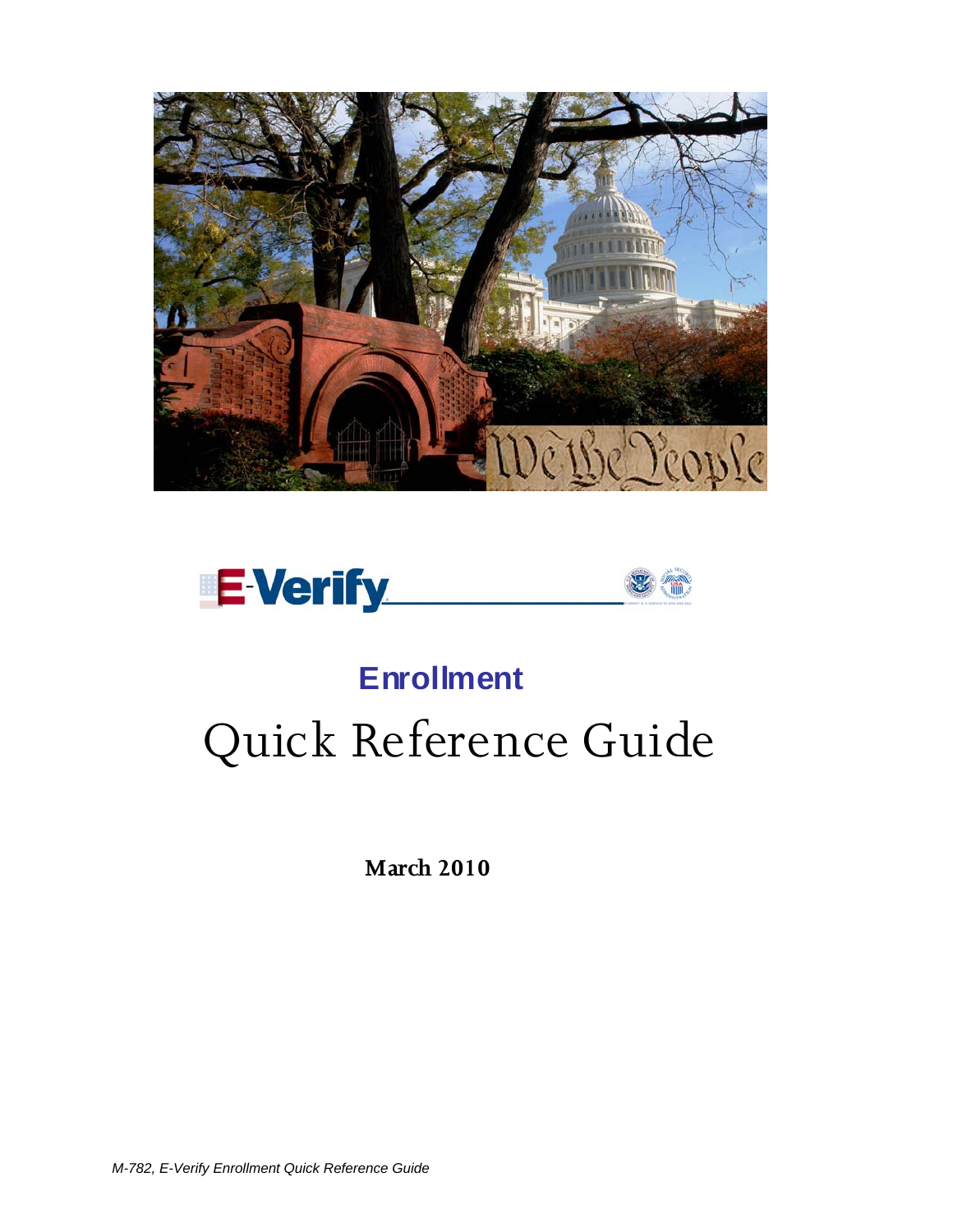



# **TABLE OF CONTENTS**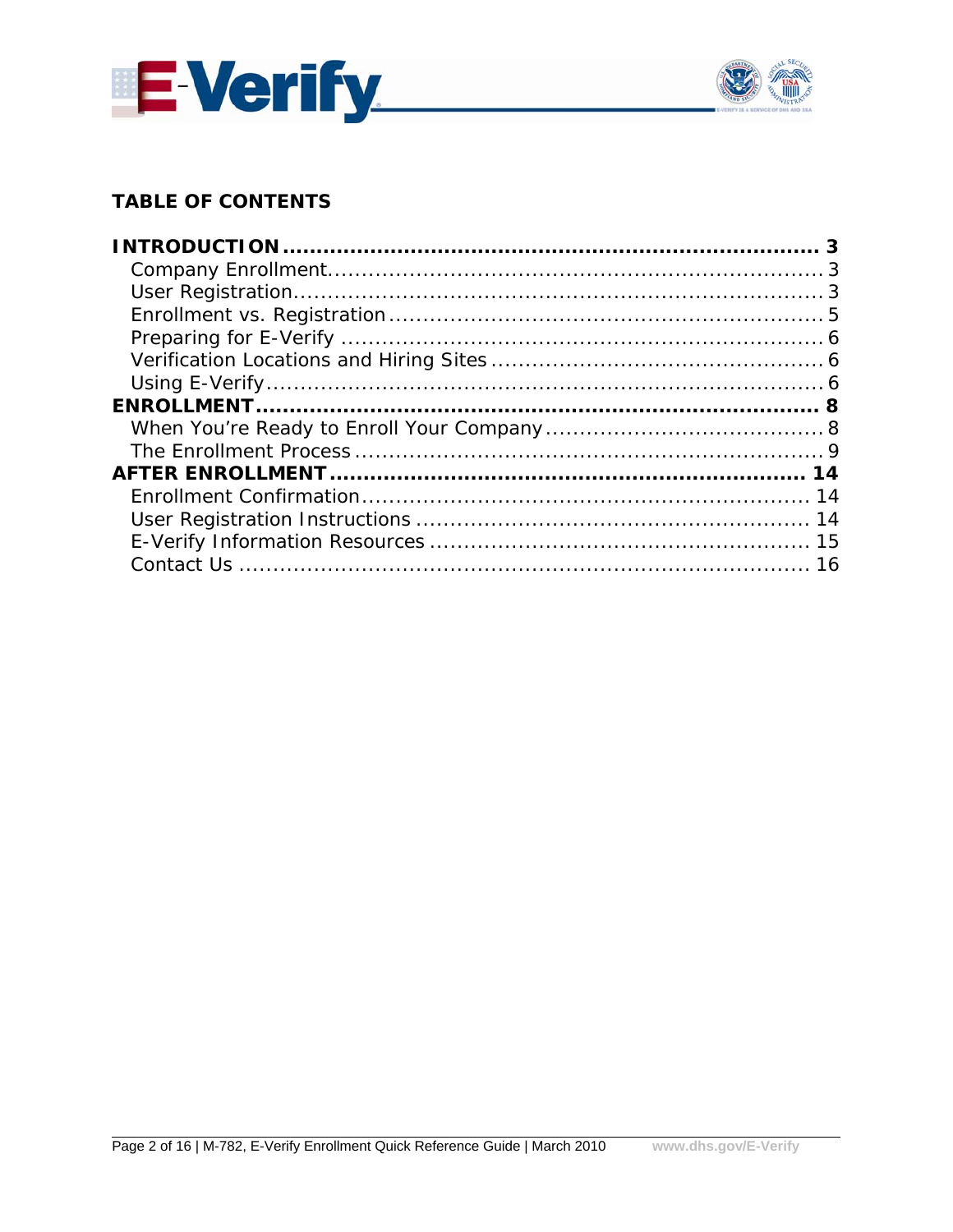# **INTRODUCTION**

Welcome to E-Verify! Using E-Verify is an important step in ensuring that your company has a legal workforce by electronically confirming the information on Form I-9, Employment Eligibility Verification.

We are here to support you and provide you and your company with the tools and understanding to get the most out of the benefits of E-Verify.

This guide is designed to assist you through the E-Verify enrollment process. We aim to make the enrollment and registration processes easy for all users.

# **Company Enrollment**

Before you can start using E-Verify, you need to enroll your company or organization in the program. The term "company" means any business, non-profit organization or government agency, whether it's a small family-owned pizza shop or a multinational corporation.

Before you enroll, check to ensure that your company is not already enrolled. It is important that you do not enroll your company multiple times. If you attempt to enroll a company that is already enrolled in E-Verify, your enrollment will be delayed. Contact E-Verify Customer Support at 888-464-4218 for assistance or questions in determining your company's enrollment status.

# **User Registration**

l

Enrolled companies can provide their employees access to E-Verify by assigning them a user role. You can use user roles to manage which E-Verify features and permissions are available to your users.

Every person who uses E-Verify within your company must be registered as either a program administrator or general user. Program administrators may register general users or other program administrators once they have completed the E-Verify online tutorial, which includes passing a mastery test. During company enrollment, you will have the opportunity to register program administrators for your company. All registered E-Verify users must follow the guidelines set forth in the Memorandum of Understanding (MOU) and the rules and responsibilities outlined in the User Manual and tutorial.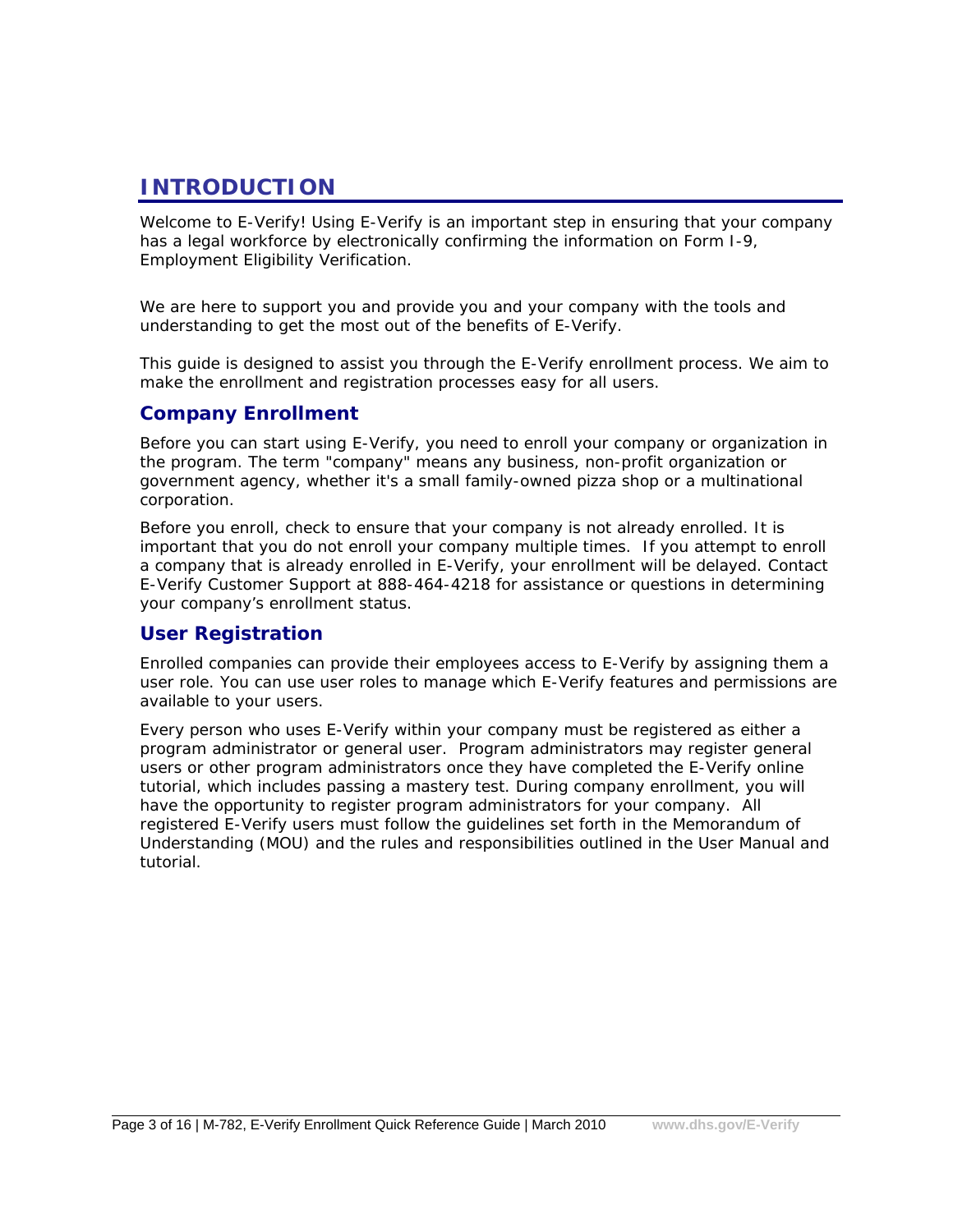The following table explains the features of each user role. The corporate administrator user role is available only to companies that enroll in the corporate administrator access method.

| <b>USER ROLE</b>                                              | <b>PERMISSIONS</b>                                                                                                                                                                                                                                                                                                                                                                                                                                                                                   |
|---------------------------------------------------------------|------------------------------------------------------------------------------------------------------------------------------------------------------------------------------------------------------------------------------------------------------------------------------------------------------------------------------------------------------------------------------------------------------------------------------------------------------------------------------------------------------|
| Program<br><b>Administrator</b><br>(at least one<br>required) | A company must have at least one program administrator.<br>The program administrator role includes functions of a general user.<br>Permissions include:<br>Registering new users<br>٠<br>Creating user accounts for other program administrators and general<br>٠<br>users<br>Performing employment eligibility verifications<br>٠<br>Viewing reports<br>٠<br>Updating profile information for other program administrators and<br>general users<br>Resetting user passwords                         |
| <b>General User</b><br>(optional)                             | A company can have as many general users as it desires but is not required<br>to have general users. Permissions include:<br>Performing employment eligibility verifications<br>Viewing reports<br>Updating his/her own user profile                                                                                                                                                                                                                                                                 |
| Corporate<br><b>Administrator</b>                             | The corporate administrator role is limited to a select group responsible for<br>managing multiple company accounts from a central location. Corporate<br>administrators cannot perform verifications of employment eligibility. This<br>user role shares its name with the corporate administrator access method.<br>Permissions include:<br>Registering and administering company sites and user accounts<br>٠<br>Resetting user passwords<br>٠<br>Viewing reports for multiple company sites<br>٠ |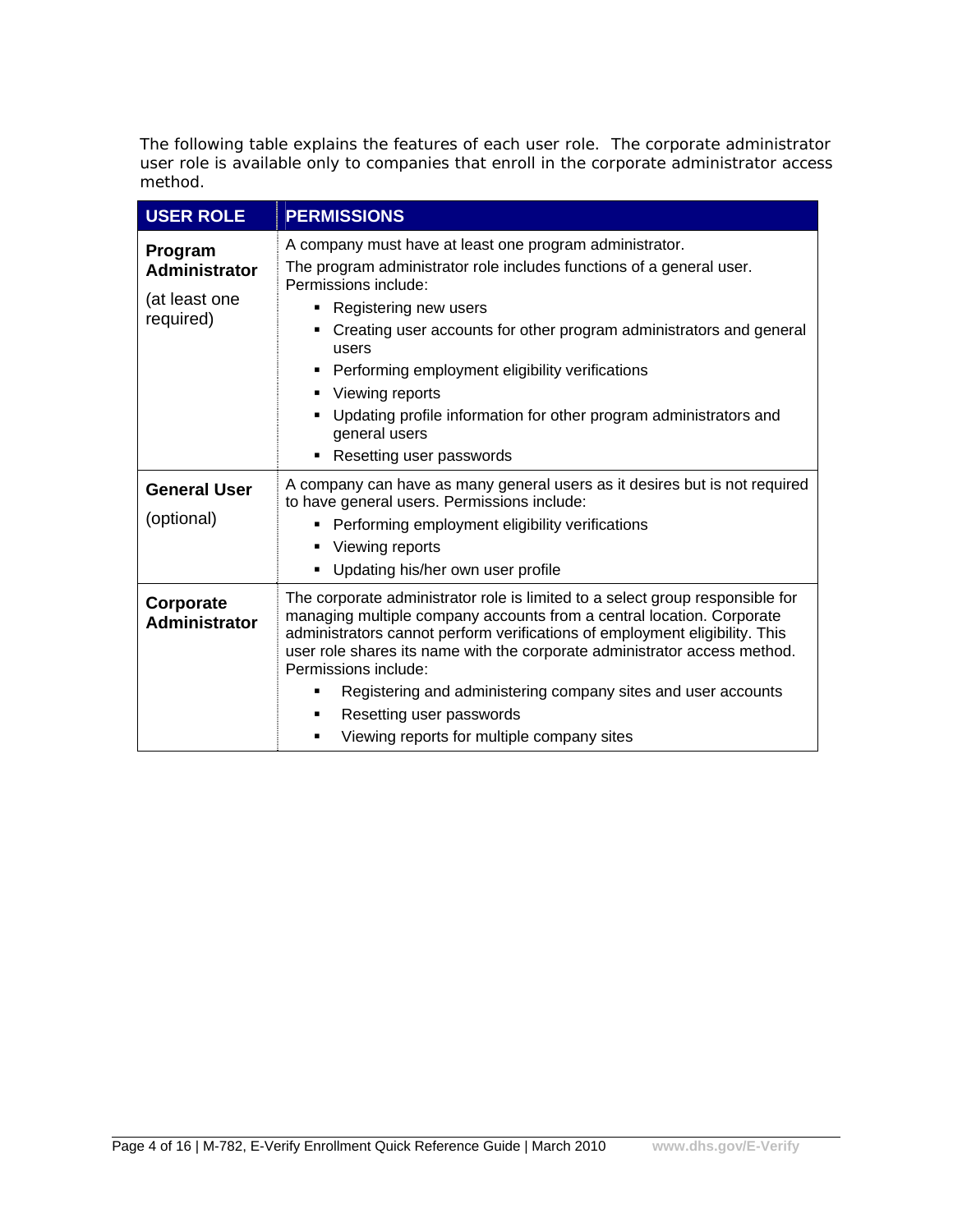# **Enrollment vs. Registration**

The following table explains the differences between company enrollment and user registration in E-Verify.

|            | <b>ENROLLMENT VS. REGISTRATION</b>                                                       |                                                                                                                                                                                                                                                                                                                                                                                                                                                                                                                                                                                                                                                                                            |  |
|------------|------------------------------------------------------------------------------------------|--------------------------------------------------------------------------------------------------------------------------------------------------------------------------------------------------------------------------------------------------------------------------------------------------------------------------------------------------------------------------------------------------------------------------------------------------------------------------------------------------------------------------------------------------------------------------------------------------------------------------------------------------------------------------------------------|--|
|            | <b>Enrollment</b>                                                                        | <b>Registration</b>                                                                                                                                                                                                                                                                                                                                                                                                                                                                                                                                                                                                                                                                        |  |
| <b>Who</b> | Employer who wants to participate in<br>E-Verify                                         | User of a company enrolled in E-Verify                                                                                                                                                                                                                                                                                                                                                                                                                                                                                                                                                                                                                                                     |  |
| How        |                                                                                          | <b>During initial enrollment: Companies</b><br>identify who they would like to register<br>as program administrators during<br>E-Verify company enrollment. These<br>employees will receive system-<br>generated user IDs and passwords via<br>e-mail.                                                                                                                                                                                                                                                                                                                                                                                                                                     |  |
|            | Visit the E-Verify enrollment website at<br>https://e-verify.uscis.gov/enroll to enroll. | After initial enrollment: Program<br>administrators may register general<br>users and additional program<br>administrators at any time after<br>completing the E-Verify tutorial. When<br>registering a new user, the program<br>administrator may accept a system-<br>generated user ID or create a custom<br>user ID. The program administrator<br>then creates a temporary password,<br>which must be given to the new user.<br>These E-Verify users must comply with<br>the MOU, accept the rules and<br>responsibilities set forth in the user<br>manual, and successfully complete the<br>E-Verify tutorial.<br>All E-Verify users must comply with the<br>MOU, accept the rules and |  |
|            |                                                                                          | responsibilities set forth in the user<br>manual, and successfully complete the<br>E-Verify tutorial.                                                                                                                                                                                                                                                                                                                                                                                                                                                                                                                                                                                      |  |
| Why        | Companies enroll to verify employment<br>eligibility of employees.                       | Most enrolled companies have different<br>people who use the system to create<br>verification cases. There is no limit on<br>the number of users an enrolled<br>company can register to create cases.                                                                                                                                                                                                                                                                                                                                                                                                                                                                                      |  |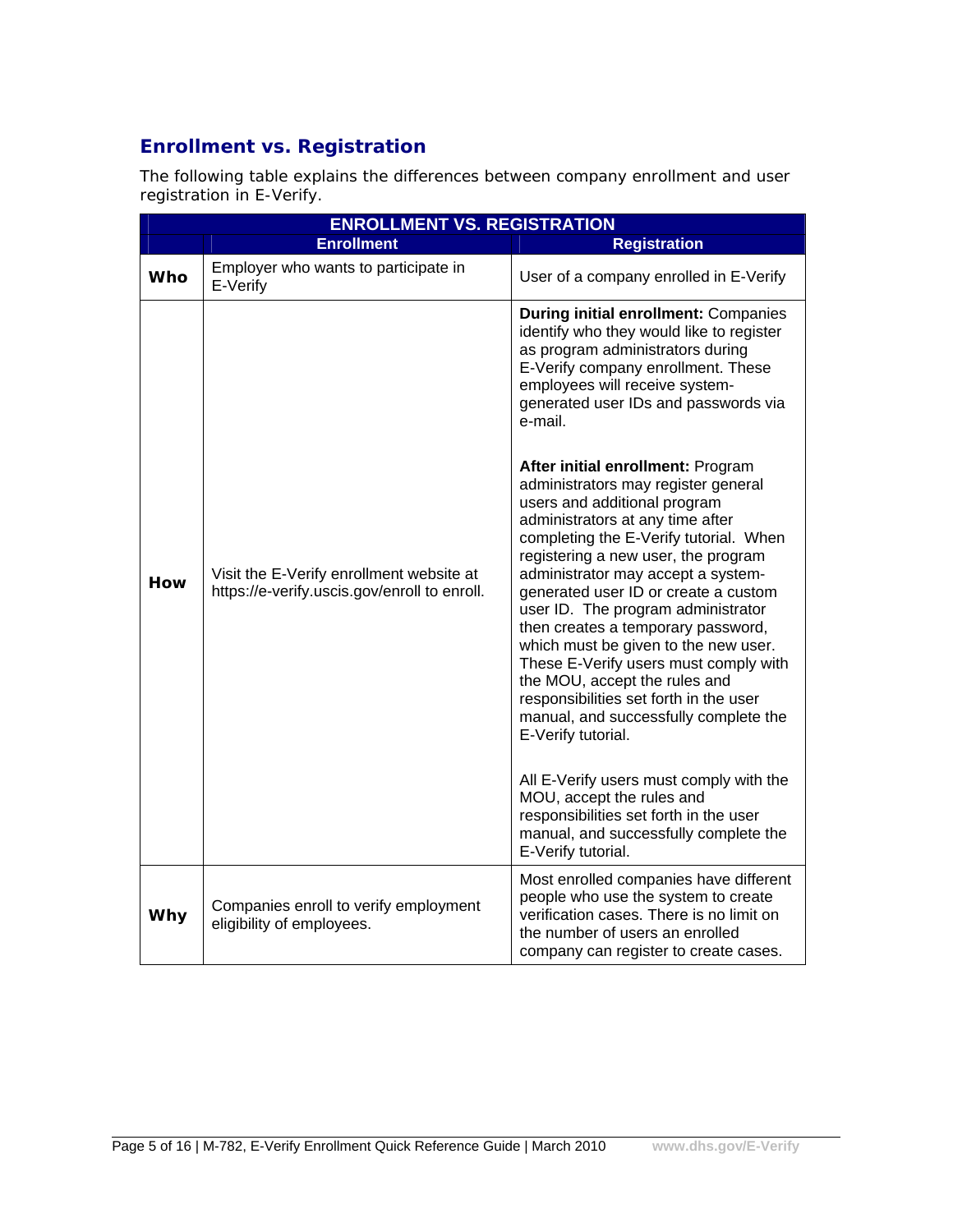# **Preparing for E-Verify**

E-Verify offers companies flexibility on how to implement its use. You may choose to use E-Verify throughout your company or limit your company's participation to certain offices. While you are free to choose E-Verify participation on a site-by-site basis, your company must use E-Verify for all newly hired employees at each participating site.

While E-Verify offers your company this flexibility, other laws and regulations may be more restrictive. For example, some states require companies to use E-Verify at all sites within that particular state. During enrollment, you'll need to enter the number of hiring sites in each state that will participate in E-Verify.

# **Verification Locations and Hiring Sites**

It is important to know the meaning of a Verification Location and Hiring Site.

**Verification locations** are locations where registered users create verification cases. Typically, a verification location is where your company's human resources staff takes the information from an employee's Form I-9 and creates a case in E-Verify. If your company has staff at each location who use E-Verify, then each location is considered a verification location. Alternatively, if your company centralizes the use of E-Verify from one location, then only that one location is considered a verification location.

**Hiring sites** are locations where your company's employees are hired. Typically, a hiring site is where an employee completes Form I-9. If your company creates cases in E-Verify at that location, it is a verification location and a hiring site.

# **Using E-Verify**

l

To determine how to best use E-Verify, start with understanding how your company processes its employees' Forms I-9. Some things to consider include:

- **Where do employees complete the Form I-9?**
- When do employees complete the Form I-9? (i.e. on their first day, after hire but before their first day of work for pay?)
- Does your company outsource Form I-9 processing?
- Does your company forward its Forms I-9 to a central location?
- Does each location where the Form I-9 is completed have a computer with Internet access?

**Example:** Kevin owns a furniture store in Springfield. His employees complete their Forms I-9 at the store and Kevin plans to use the computer at the store to use E-Verify. Kevin will enroll in E-Verify employer access and has a single verification location and hiring site, both of which are the furniture store.

**Example:** Rebecca owns three restaurants, two in Georgia and one in Florida. In addition, Rebecca runs the business operations of these restaurants from a small office in Florida with its own staff. When her restaurant managers hire a new employee, the manager and the employee complete the Form I-9 on site at the restaurant. The manager then forwards the Form I-9 to Rebecca's central office. Rebecca plans to have her office staff perform the E-Verify queries. In this case, Rebecca will enroll in E-Verify employer access with her central office as the verification location along with two hiring sites in Georgia and two hiring sites in Florida. (The central office counts as a hiring site because Rebecca hires staff members there as well.)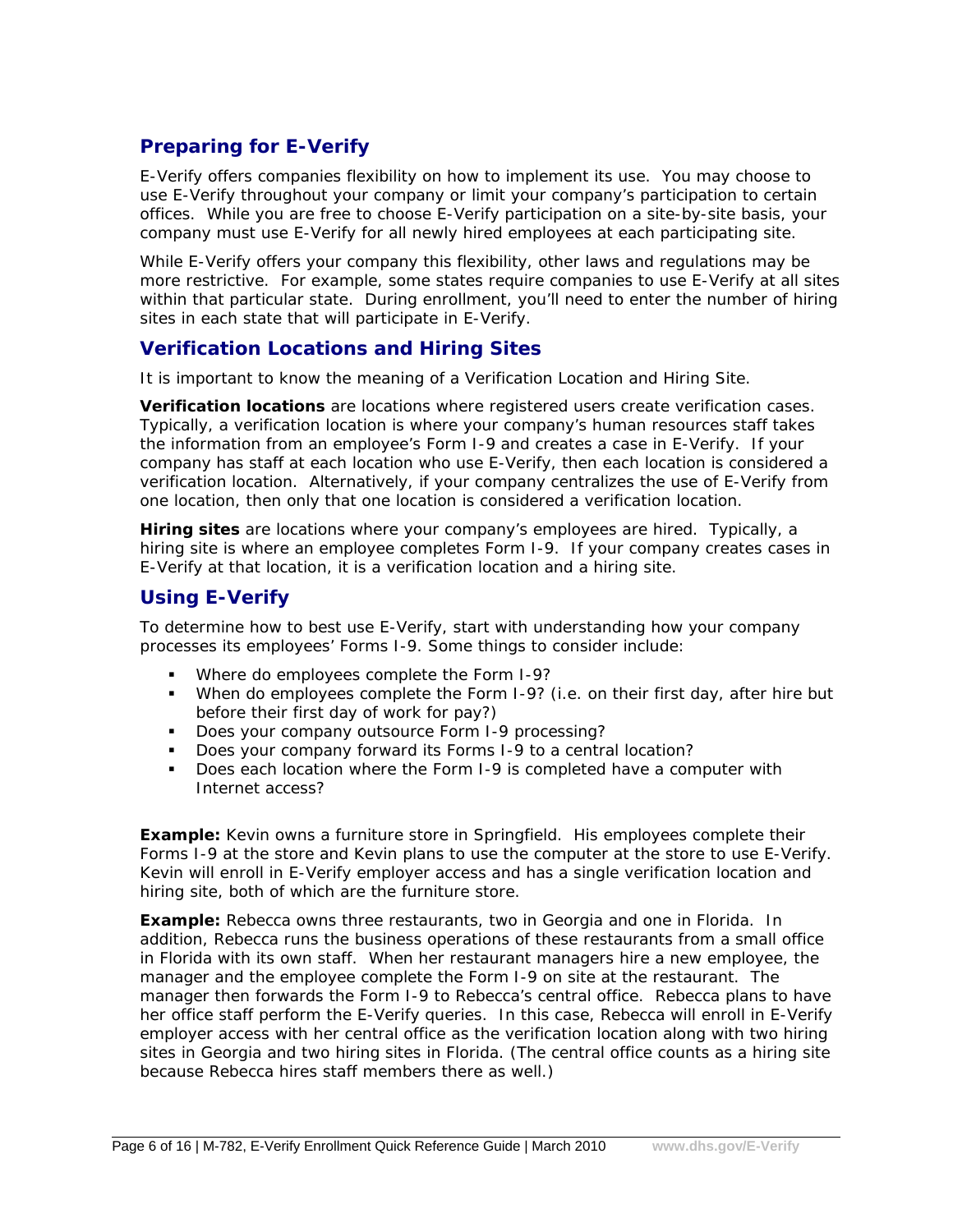**Example:** John owns five copy centers in Kansas. Each copy center operates with a manager and there is no central office. At each copy center, the manager completes a Form I-9 for every new employee and files it on site. John plans to have the copy center managers perform the E-Verify queries for their own employees. In this example, each copy center is a verification location and a hiring site. In implementing E-Verify, John has two options.

John's first option is to enroll in E-Verify employer access and set up a single company account that will serve all of his copy centers. Although John has five verification locations, E-Verify only permits you to enter one verification location per company account. If John prefers a single company account, he must choose one copy center as his verification location in E-Verify, but can still perform E-Verify queries at his other locations. E-Verify does permit multiple hiring sites and during enrollment John should indicate his company has five hiring sites. While this option offers John a simpler setup and the need to sign just one Memorandum of Understanding (MOU), he will not be able to monitor usage on a location-by-location basis.

John's second option is to enroll each copy center in E-Verify employer access and link them together with a corporate administrator account. A corporate administrator account will allow John to manage the accounts of each of his copy centers, but will not allow him to perform E-Verify queries himself. If John prefers multiple company accounts linked to a corporate administrator account, he should enroll each copy center in E-Verify employer access with a single hiring site. John's corporate administrator account does not require an MOU. However, he must sign an MOU for each copy center that he enrolls in E-Verify employer access. After creating his corporate administrator account, John can enroll each copy center location through the "Register a Company Location" feature from within his corporate administrator account. Alternatively, he can instruct his copy center managers to enroll in E-Verify employer access and select John's corporate administrator account during enrollment as their corporate administrator. This can also be done after enrollment through the "Maintain Company" feature from within E-Verify.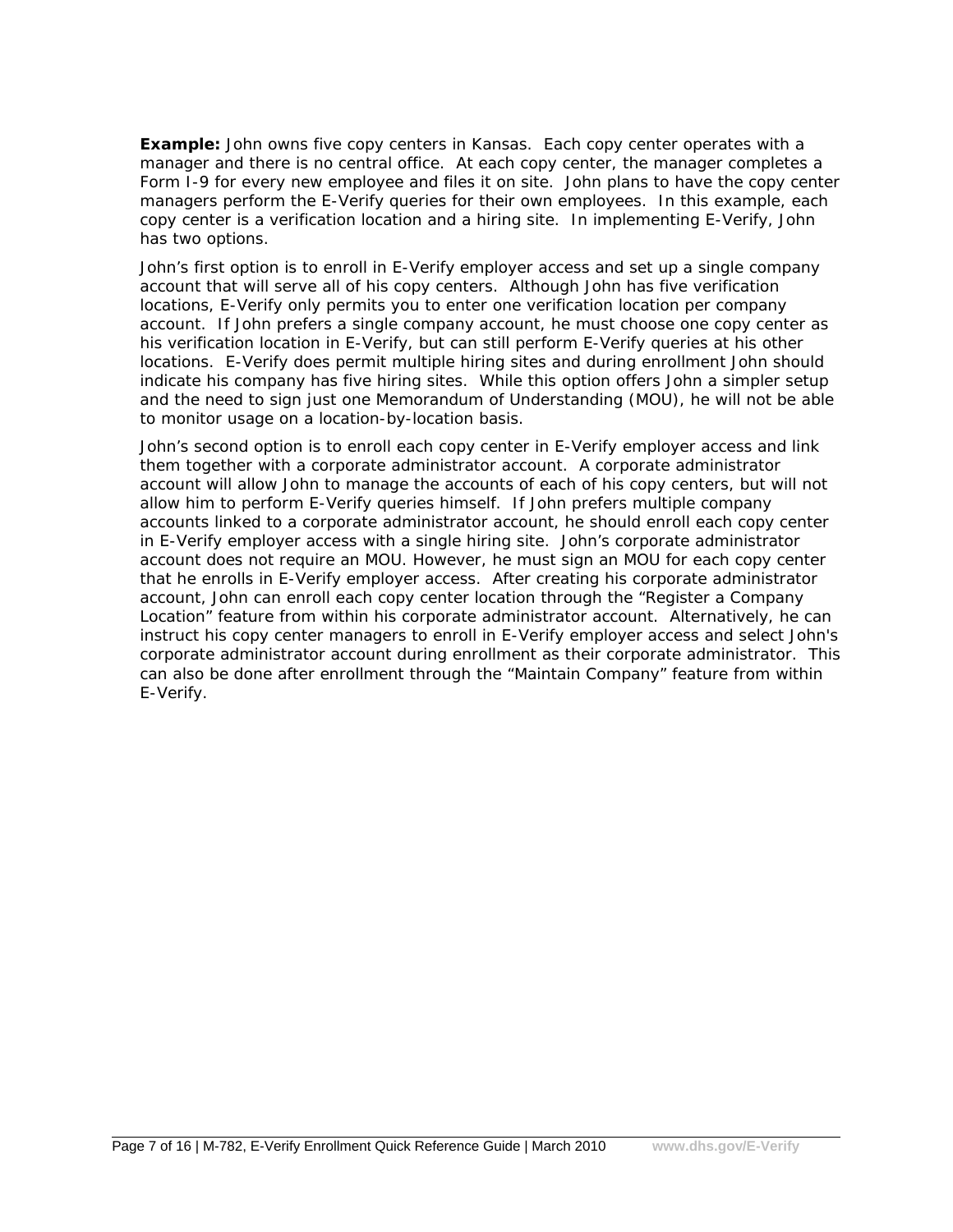# **ENROLLMENT**

# **When You're Ready to Enroll Your Company**

Deciding to enroll is the first step toward supporting a legal workforce. Enrolling in E-Verify is simple! Visit the E-Verify enrollment website at

<https://e-verify.uscis.gov/enroll/> to get started. E-Verify will guide you through the enrollment process by asking several questions. To prepare for these questions, use the checklist below to ensure you have all of the information you will need to complete the enrollment process. The enrollment process must happen in a single website session, so be sure you have time to complete the process since you will not be able to save your progress and return at a later time to complete.

#### **Enrollment Checklist**

#### **Before you enroll, you must decide:**

- $\Box$  Who will sign the E-Verify Memorandum of Understanding (MOU) on behalf of your company?
- $\Box$  Which hiring sites will participate in E-Verify?
- $\Box$  Which company location(s) will access E-Verify?
- $\Box$  Who in my company will have access to E-Verify?
- $\Box$  Who in my company should be a program administrator?

#### **To enroll, you will need to know:**

- $\Box$  Company name
- $\Box$  The physical address of the location from which your company will access E-Verify (including county)
- $\Box$  Company mailing address
- $\Box$  Employer Identification Number (also called a Federal Tax ID Number)
- $\Box$  Total number of employees for all of your company's hiring sites that will participate in E-Verify
- $\Box$  The first three digits of your company's primary North American Industry Classification System (NAICS) code
- $\Box$  The number of hiring sites that will participate in E-Verify in each state
- $\Box$  Contact information for your company's E-Verify Memorandum of Understanding (MOU) signatory (name, phone number, fax number and e-mail address)

#### **For all registered users, you must provide:**

□ Name

- □ Phone Number
- □ Fax Number
- □ E-mail Address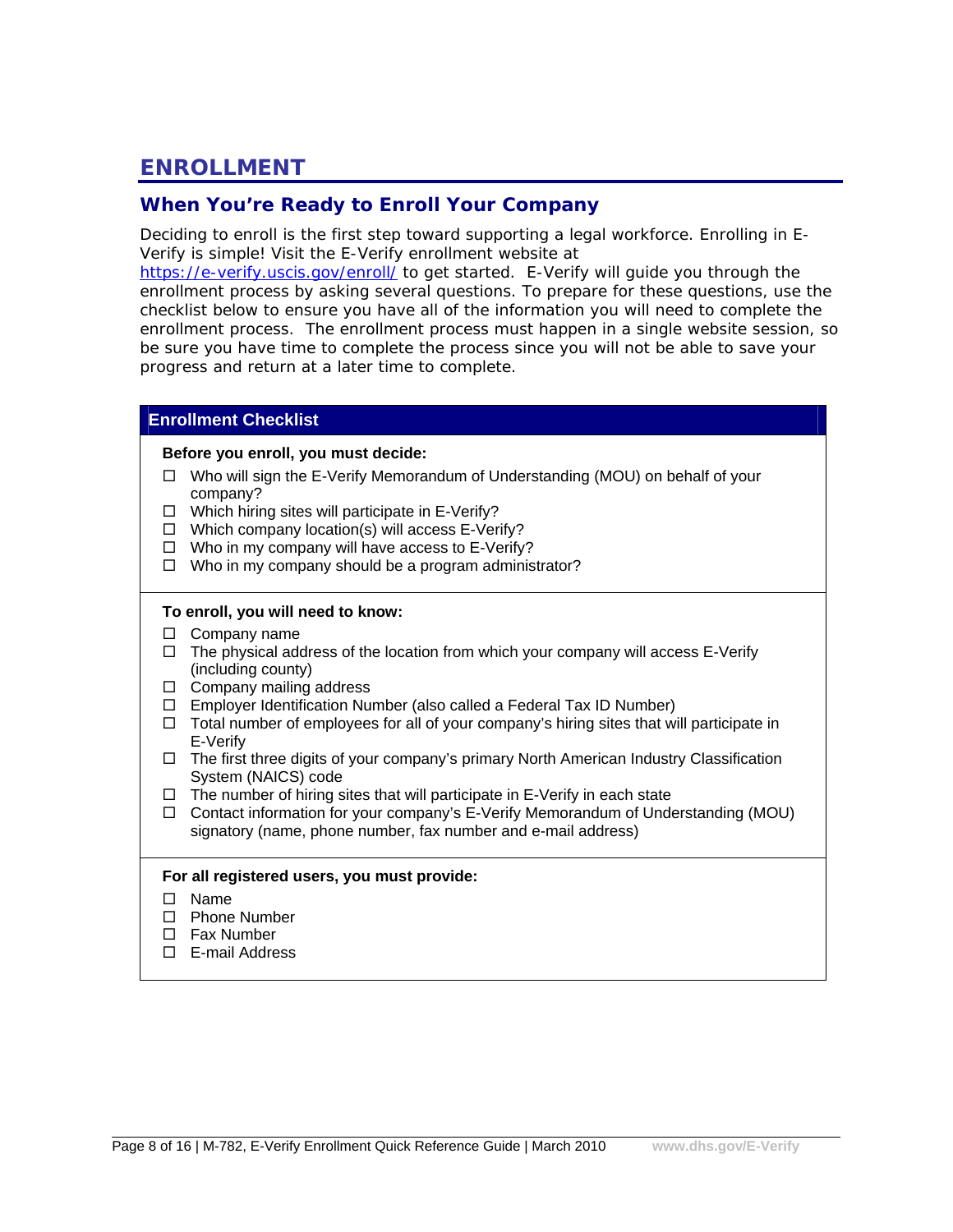# **The Enrollment Process**

When you enroll your company, you need to tell us some basic information and agree to follow the rules of our program. You'll enroll your company just once and after you do, you can register yourself and others to actually use the system.

# **ENROLLMENT – PROCESS OVERVIEW**

- **1.** Visit URL accept and agree to E-Verify enrollment terms.
- **2.** Determine access method by answering four yes/no questions.
- **3.** Review and confirm access method.
- **4.** Select your organization designation.
- **5.** Review, acknowledge, and agree to the Memorandum of Understanding (MOU).
- **6.** Electronically sign MOU.
- **7.** Enter company details.
- **8.** Enter or select NAICS code see details below.
- **9.** Provide hiring site information see details below.
- **10.** Register E-Verify program administrator(s) see details below.
- **11.** Review and certify information.
- **12.** Print electronically signed MOU.

## **1. Visit Enrollment Website and Accept Terms**

Access E-Verify enrollment at <https://e-verify.uscis.gov/enroll/>. You must read and agree to the terms explained on this page and check the box indicating your agreement before you click "Continue."

## **2. Determine Access Method**

l

An access method provides companies with different functions within E-Verify. The four access methods are Employer, Designated Agent, Corporate Administrator, and Web Services.

E-Verify will guide you through four questions to help determine which access method is right for your company. Read the information on this page carefully because errors here can delay us from approving your company's enrollment. Each access method includes an explanation and a question for you to answer. Answer all four questions and click "Begin E-Verify Enrollment" at the bottom of this page.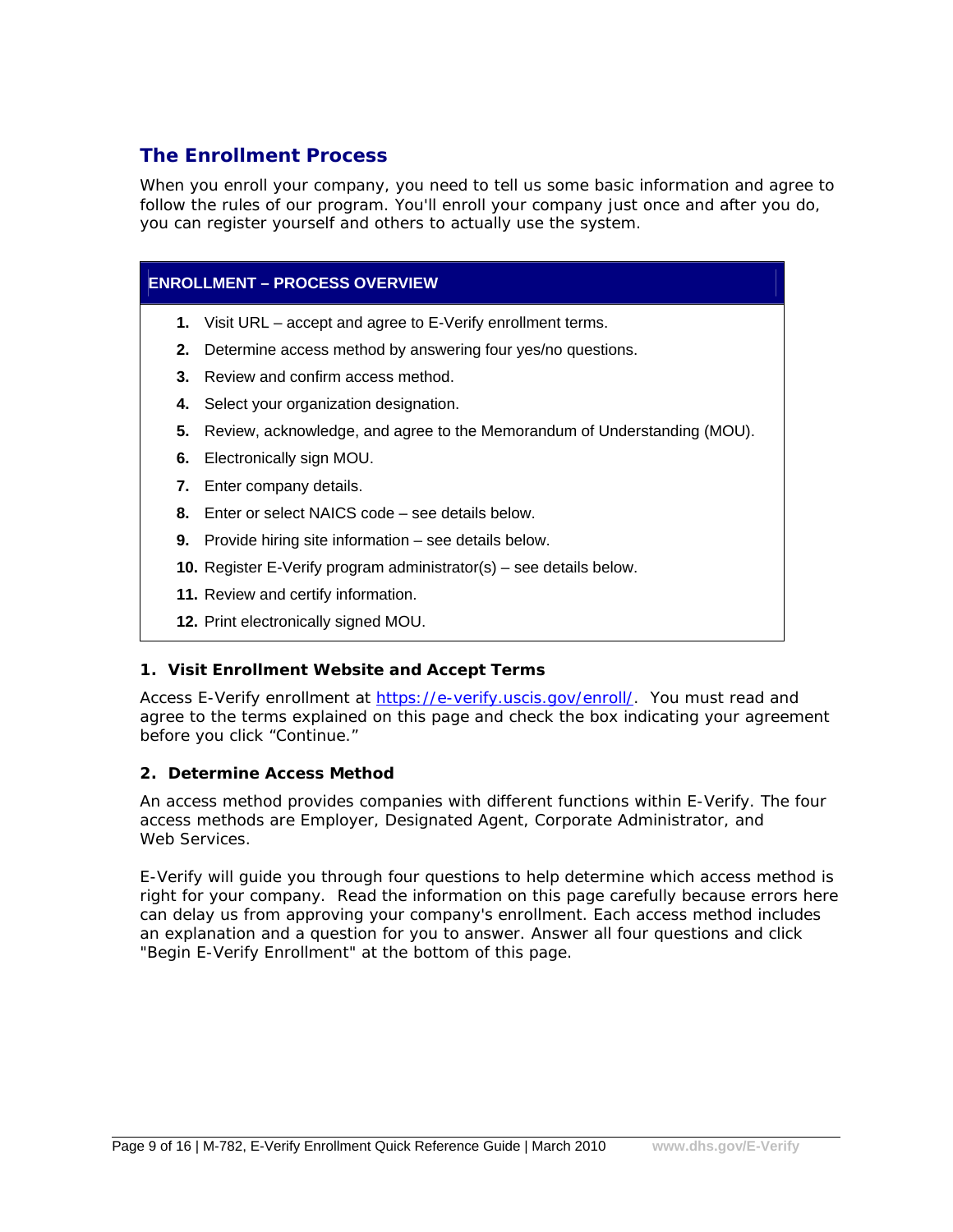The following table lists the different ways a company might use E-Verify along with accompanying the access method and instructions on how to answer the enrollment questions.

| <b>Enrollment Quick Reference Table</b>                                                                                                                                                                                      |                                                                      |                                                                                                |
|------------------------------------------------------------------------------------------------------------------------------------------------------------------------------------------------------------------------------|----------------------------------------------------------------------|------------------------------------------------------------------------------------------------|
| <b>My Company</b>                                                                                                                                                                                                            | <b>Access Method</b>                                                 | <b>Enrollment Answers</b>                                                                      |
| needs to verify the employment<br>eligibility of our employees.                                                                                                                                                              | <b>Employer</b><br>$=$                                               | Question $1 = Yes$<br>Question $2 = No$<br>C<br>Question $3 = No$<br>Question $4 = No$         |
| needs to verify the employment<br>eligibility of our employees.<br>and<br>Has a central office that needs to<br>oversee E-Verify use at more than<br>one location.                                                           | Corporate<br>=<br><b>Administrator</b>                               | Question $1 = Yes$<br>Question $2 = No$<br>С<br>Question $3 = Yes$<br>Question $4 = No$        |
| needs to verify the employment<br>eligibility of our employees.<br>and/or<br>Needs to verify employment eligibility<br>on behalf of our client companies.                                                                    | <b>Designated Agent</b><br>$=$<br>(DA)                               | Question $1 = Yes$ or No<br>Question $2 = Yes$<br>C<br>Question $3 = No$<br>Question $4 = No$  |
| needs to verify the employment<br>eligibility of our employees.<br>and<br>Plans to develop our own software to<br>access E-Verify                                                                                            | <b>Web Services for</b><br><b>Employers</b>                          | Question $1 = Yes$<br>Question $2 = No$<br>C<br>Question $3 = No$<br>Question $4 = Yes$        |
| needs to verify the employment<br>eligibility of our employees.<br>and/ or<br>Needs to verify employment eligibility<br>on behalf of our client companies.<br>and<br>Plans to develop our own software to<br>access E-Verify | <b>Web Services for</b><br><b>Designated</b><br>$=$<br><b>Agents</b> | Question $1 = Yes$ or No<br>Question $2 = Yes$<br>C<br>Question $3 = No$<br>Question $4 = Yes$ |

#### **3. Review and Confirm Access Method**

l

The system gives you an opportunity to review your enrollment answers and to confirm that access method selected fits your company's needs. If everything looks good, click "Next."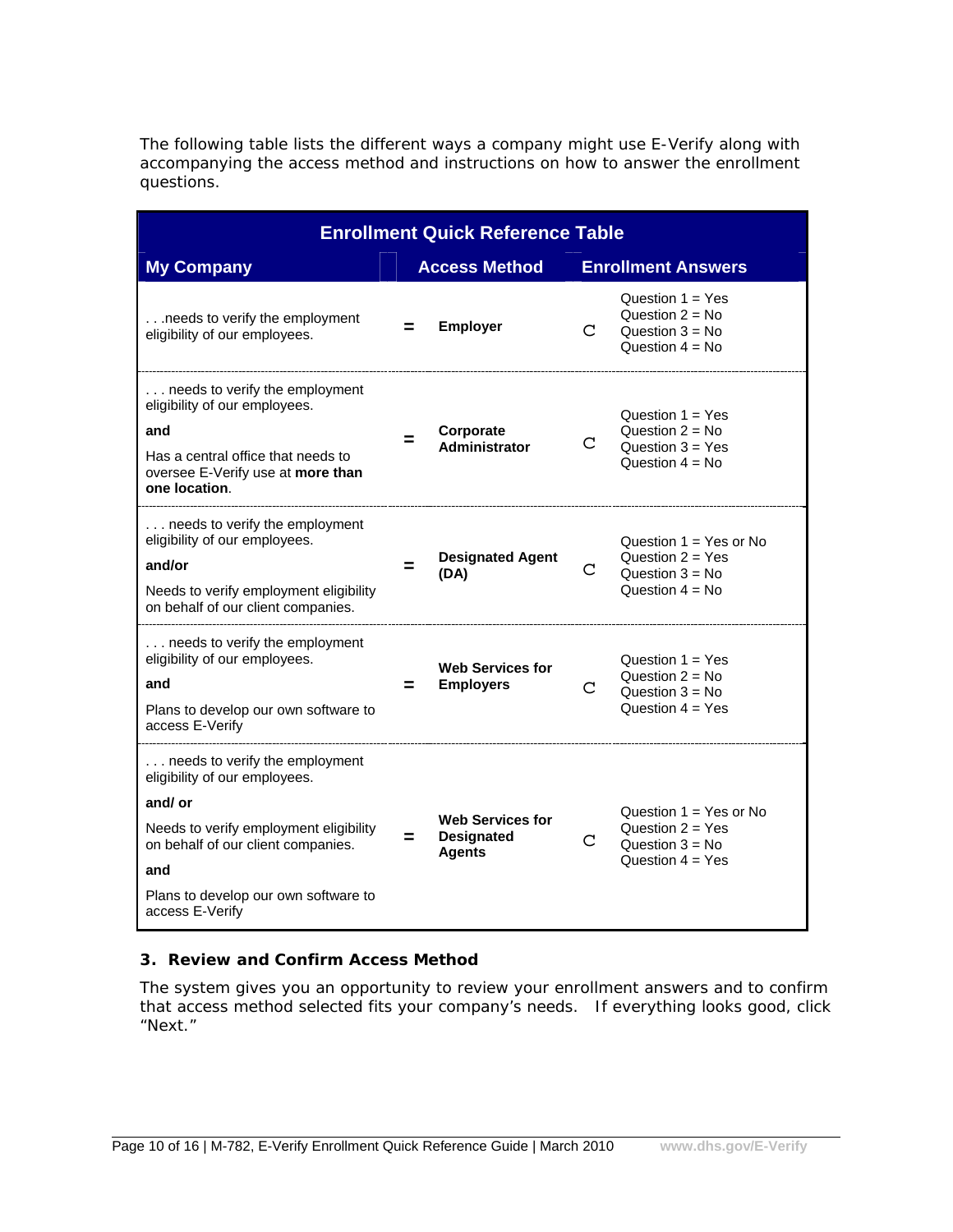The following table describes the different E-Verify access methods. Use this table to help you identify which access method is right for your company.

| <b>Access Method Descriptions</b>                                                                                                                                                                                                                                                                                                                                                                                                                                                                                     |                                                                                                                                                                                                                                         |                                                                                                                                                                                                                                                                                                                                                                                                                                                                                                                                  |  |
|-----------------------------------------------------------------------------------------------------------------------------------------------------------------------------------------------------------------------------------------------------------------------------------------------------------------------------------------------------------------------------------------------------------------------------------------------------------------------------------------------------------------------|-----------------------------------------------------------------------------------------------------------------------------------------------------------------------------------------------------------------------------------------|----------------------------------------------------------------------------------------------------------------------------------------------------------------------------------------------------------------------------------------------------------------------------------------------------------------------------------------------------------------------------------------------------------------------------------------------------------------------------------------------------------------------------------|--|
| <b>Access Method</b>                                                                                                                                                                                                                                                                                                                                                                                                                                                                                                  | This access method is<br>right for you if:                                                                                                                                                                                              | With this access method,<br>you can:                                                                                                                                                                                                                                                                                                                                                                                                                                                                                             |  |
| <b>E-Verify Employer Access</b><br>Employer access allows you to<br>use E-Verify to verify the<br>employment eligibility of your<br>company's employees. If your<br>company has multiple locations,<br>this type of access also allows<br>you to choose to use E-Verify for<br>some or all of your locations<br>(which you can add and remove<br>as needed). In nearly all cases,<br>no matter how big or small your<br>organization is, you'll want to<br>choose this method for using<br>E-Verify.                  | Your company plans to verify<br>the employment eligibility of<br>its employees.                                                                                                                                                         | Register users and give them<br>general or administrator access.<br>Modify, delete and reset<br>$\bullet$<br>passwords for general user and<br>program administrator accounts.<br>Verify your company's<br>$\bullet$<br>employees using the E-Verify<br>website.                                                                                                                                                                                                                                                                 |  |
| <b>Designated Agent Access</b><br>Designated Agents use E-Verify<br>to verify the employment eligibility<br>of their clients' employees.                                                                                                                                                                                                                                                                                                                                                                              | Your company is in the<br>business of verifying<br>employment eligibility; and<br>Your company has clients<br>$\bullet$<br>and needs to verify the<br>employment eligibility of their<br>employees.                                     | Enroll your clients in E-Verify.<br>٠<br>Verify your clients' employees<br>using the E-Verify website.<br>Register users and give them<br>$\bullet$<br>general or administrator access.<br>Modify, delete and reset<br>$\bullet$<br>passwords for general user and<br>program administrator accounts.<br>Verify your own company's<br>employees using the E-Verify<br>website.                                                                                                                                                   |  |
| <b>Corporate Administrator</b><br><b>Access</b><br>If your company has many<br>locations that do employment<br>verification work, we offer<br>reporting and oversight features,<br>also called "corporate<br>administrator" access. Selecting<br>this type of access allows you to<br>create and manage company<br>access accounts for the locations<br>that need to access E-Verify. It<br>also enables you to view reports<br>on all of the locations linked to<br>your central corporate<br>administrator account. | You want to manage access<br>to E-Verify for all of your<br>company's locations or<br>subsidiaries from a central<br>office; and<br>You want to view reports on<br>$\bullet$<br>all of the company locations<br>linked to your company. | Register, modify and delete<br>other corporate administrator<br>user accounts.<br>Enroll new company locations<br>that need to access E-Verify to<br>do verifications.<br>View reports on all of the<br>$\bullet$<br>company locations linked to your<br>central corporate administrator<br>account.<br>Register, modify, delete and<br>$\bullet$<br>reset passwords for general user<br>and program administrator<br>accounts for any company<br>location that is linked to your<br>central corporate administrator<br>account. |  |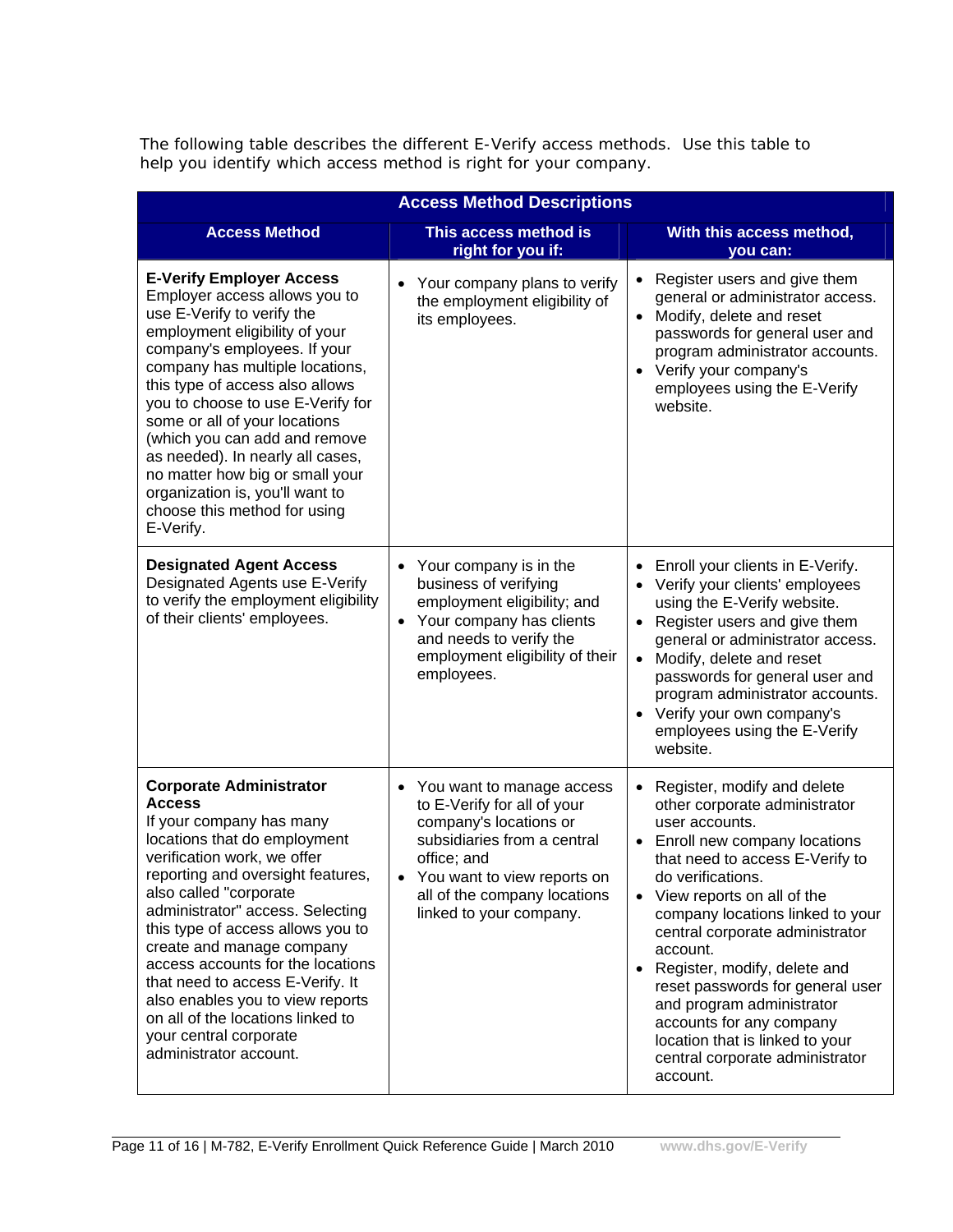| <b>Web Services Access for</b><br><b>Employers and Web Services</b><br><b>Access for Designated Agents</b><br>If your company plans to develop<br>its own software or hire another<br>company to develop software to<br>access E-Verify instead of using<br>the E-Verify website, then<br>selecting this access method will<br>get you the information you need<br>to begin development. | • Your company plans to<br>develop its own software to<br>access E-Verify instead of<br>using the E-Verify website;<br>and either<br>• You plan to verify the<br>employment eligibility of your<br>company's employees; or<br>• Your company is in the<br>business of verifying<br>employment eligibility and<br>you need to verify your<br>clients' employees; or<br>• Other companies will use the<br>software you develop to | Develop your own software to<br>$\bullet$<br>access E-Verify.<br>Use the E-Verify website until<br>$\bullet$<br>your software is ready. |
|------------------------------------------------------------------------------------------------------------------------------------------------------------------------------------------------------------------------------------------------------------------------------------------------------------------------------------------------------------------------------------------|---------------------------------------------------------------------------------------------------------------------------------------------------------------------------------------------------------------------------------------------------------------------------------------------------------------------------------------------------------------------------------------------------------------------------------|-----------------------------------------------------------------------------------------------------------------------------------------|
|                                                                                                                                                                                                                                                                                                                                                                                          | verify their own employees.                                                                                                                                                                                                                                                                                                                                                                                                     |                                                                                                                                         |

# **4. Select Your Organization Designation**

Certain types of organizations have unique E-Verify requirements so it's important for us to know if your company is a federal contractor with or without the FAR E-Verify Clause or a federal, state or local government organization. Unless one of these categories applies to your company, you should select "None of these categories apply" and click the "Next." If you select one of the other categories, you may be asked additional questions related to that category.

## **5. Review and Agree to the Memorandum of Understanding (MOU)**

Review your company's obligations as explained in the MOU and indicate that you agree with the terms. You will be given the opportunity to download a copy of your electronically signed MOU at the end of the enrollment process.

## **6. Enter MOU Signatory Information**

Enter the contact information for the person who electronically signed the MOU on the preceding page. You're also given the opportunity to designate this person as an E-Verify program administrator.

## **7. Enter Company Information**

l

Enter your company details, including your company's physical verification location, mailing address, employer identification number and total number of employees. If you are enrolling your company in E-Verify employer access and you would like to link this account to an existing corporate administrator account, you may do so on this page.

## **8. Enter or Select North American Industry Classification System (NAICS) Code**

If you know your company's NAICS code, enter the first three digits on this page and click "Accept NAICS Code and Continue." If you do not know your company's NAICS code, leave the NAICS code field blank and click "Generate NAICS Code."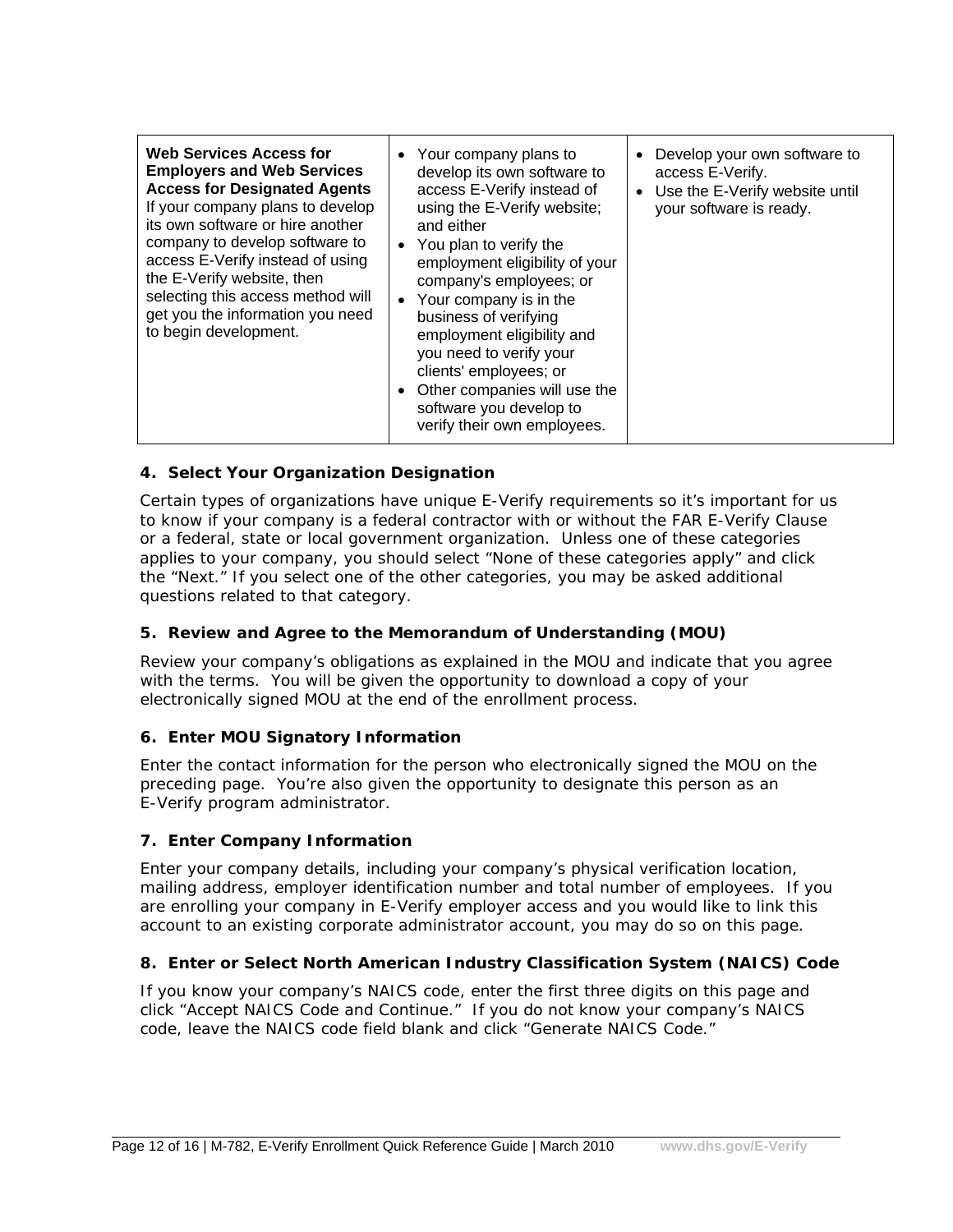#### **9. Provide Hiring Site Information**

Enter the number of hiring sites that will participate in E-Verify for each state. Do not include sites that will not participate in E-Verify. Remember, while you are free to choose E-Verify participation on a site-by-site basis, your company must use E-Verify for all newly hired employees at each participating site.

If your company has hiring sites in more than three states, click "Add Additional Hiring Sites" to add more states. Once you're finished, click "Next" to continue.

#### **10. Register E-Verify Program Administrators**

During enrollment, you can register as many program administrators as you would like though you must register at least one. If you indicated earlier that your MOU signatory should also be a program administrator, that person is listed on this page though you can choose to add more. After enrollment, your program administrators can register general users and additional program administrators.

- If your company needs more than four program administrators, click "Add Another" User" to add more program administrators.
- Once you're finished, click "Next" to continue.

#### **11. Review and Certify Information**

l

Please review the information you've provided because errors can delay us in approving your enrollment. If you need to change any information, use the "View/Edit" button for the section that contains the information that you want to change. If all of the information is correct, read the certification statement at the bottom of the page.

 You must certify that the information you've provided is correct and check the box indicating your agreement before clicking "Register Employer."

#### **12. Print Signed Memorandum of Understanding**

The enrollment confirmation page confirms that we have received your enrollment information. Before you go, click on the "View Memorandum of Understanding" button and print a copy of the Memorandum of Understanding you electronically signed. Be sure to share it with your human resources manager, legal counsel and other appropriate staff.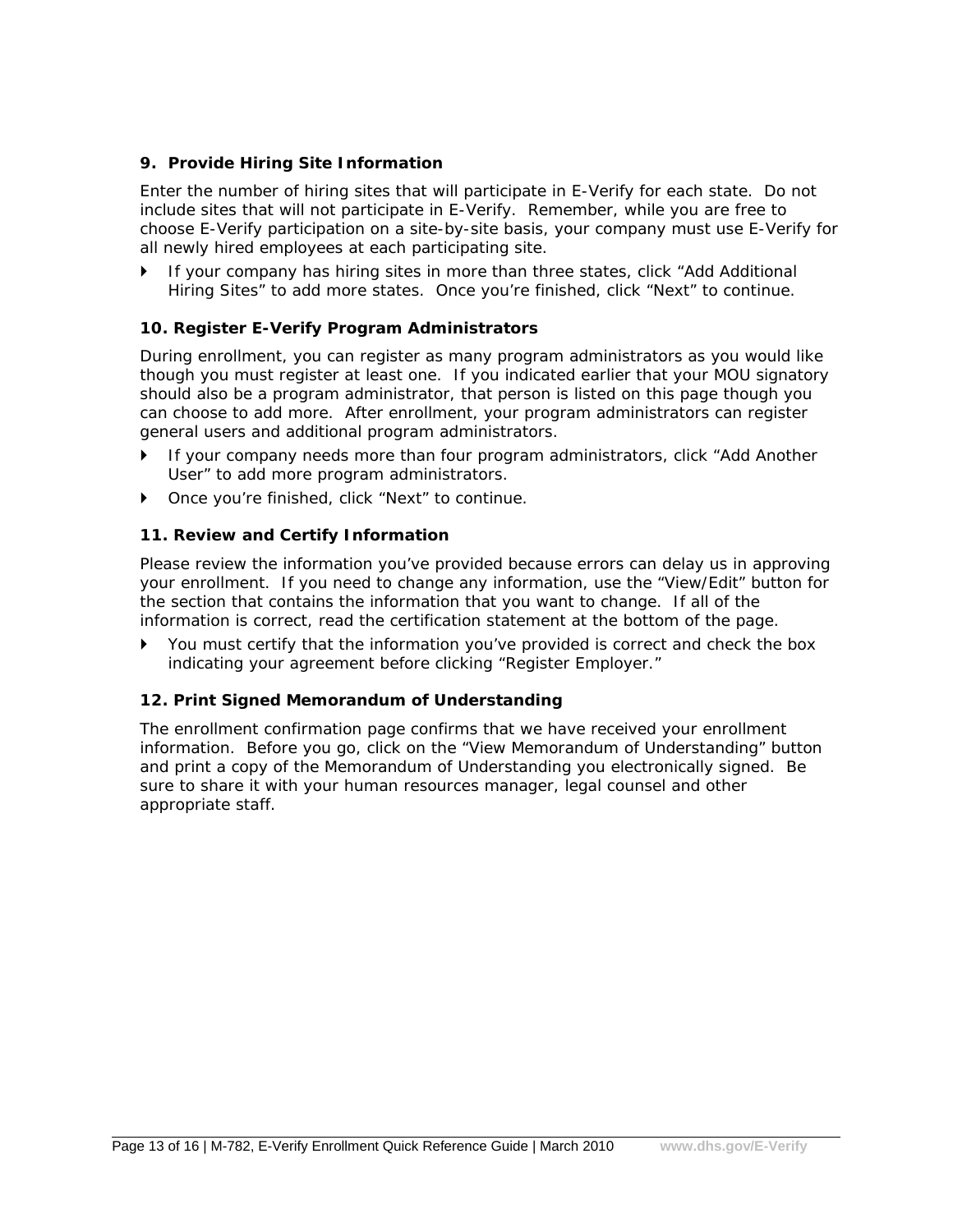# **AFTER ENROLLMENT**

After you submit your enrollment information, E-Verify compares your company information with our list of companies already enrolled. As long as we don't identify a duplicate enrollment, E-Verify will approve your company's enrollment and send confirmation e-mails to your company's program administrators. Most people receive a confirmation e-mail within a few minutes. You should check your e-mail inbox as well as your spam or junk mail folders because sometimes our e-mails are mistakenly marked as spam.

If we find your company is already enrolled, E-Verify Customer Support will contact the person who signed the Memorandum of Understanding (MOU), generally within two business days of your enrollment submission. After two business days if you haven't heard from us, contact Customer Support at 888-464-4218. Please do not try to reenroll your company as it will further delay your enrollment.

# **Enrollment Confirmation**

After your company is approved for enrollment, your company's program administrators will receive confirmation e-mails that contain their user IDs and temporary passwords, and the required next steps.

Your program administrator must:

- 1. Log in to E-Verify with your user ID and temporary password (included in your E-Verify enrollment confirmation e-mail).
- 2. Change your password and create your challenge questions.
- 3. Complete the E-Verify tutorial and pass the mastery test.

Once you've completed all three steps, you will have full program administrator access to E-Verify. If additional people in your company need to access E-Verify and you did not register them as program administrators during the company enrollment process, you can now register them to use E-Verify and choose whether to designate them as program administrators or general users.

# **User Registration Instructions**

Only program administrators can register new E-Verify users. To add an additional user you must provide the user's name, phone number, fax number (optional) and e-mail address.

#### **To register new users in E-Verify:**

- 1. Log in to E-Verify and click "Add User" under the Site Administration menu of the E-Verify home page.
- 2. Choose general user or program administrator and provide the new person's name, phone number, fax number and e-mail address and click "Next."
- 3. Choose a user ID and create a temporary password for the new user. You may accept the system-generated user ID or create your own.
- 4. Review the information you've submitted and then click "Close."
- 5. Provide the new user with the E-Verify website address along with the user ID and password you created.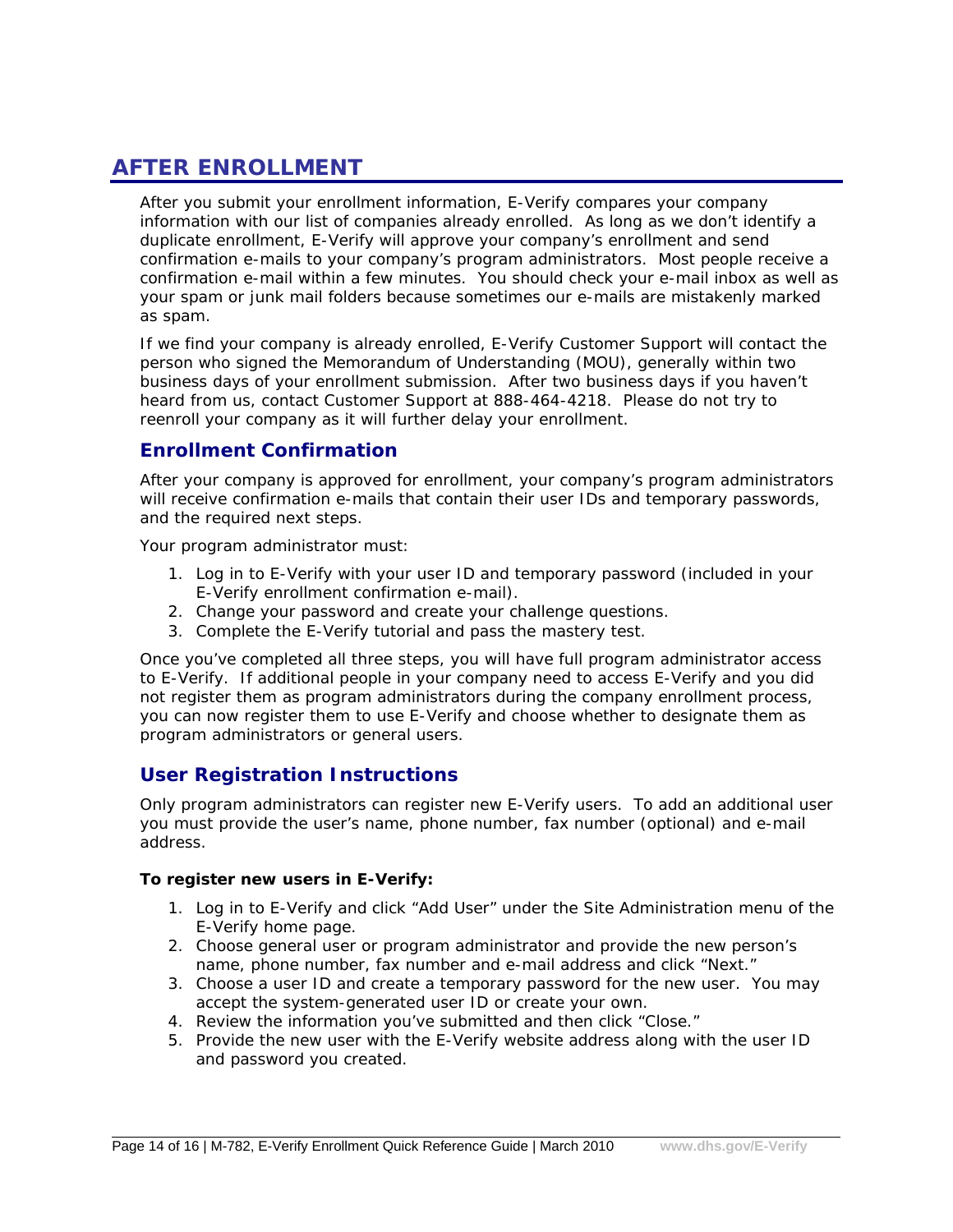# **E-Verify Information Resources**

There are many resources available to you that provide information about E-Verify. We encourage you to use the E-Verify website as a primary resource for all E-Verify information, but don't hesitate to contact us via phone or e-mail. For easy access to online resources, we suggest that you "bookmark" or save these websites as "favorites" so you'll have easy access to them in the future.

# **E-VERIFY WEBSITES**

| <b>E-Verify Website</b><br>Program information and statistics<br>$\bullet$<br>Frequently asked questions<br>$\bullet$<br>Provides general information about E-Verify<br>$\bullet$ | http://www.dhs.gov/E-Verify        |
|-----------------------------------------------------------------------------------------------------------------------------------------------------------------------------------|------------------------------------|
| <b>E-Verify Enrollment Application</b><br>• Website for initial company enrollment                                                                                                | https://e-verify.uscis.gov/enroll/ |
| <b>E-Verify Access for Employers and</b><br><b>Corporate Administrators</b><br>• User access to E-Verify                                                                          | https://e-verify.uscis.gov/emp/    |
| <b>E-Verify Access for Designated Agents</b><br>• User access to E-Verify                                                                                                         | https://e-verify.uscis.gov/esp/    |